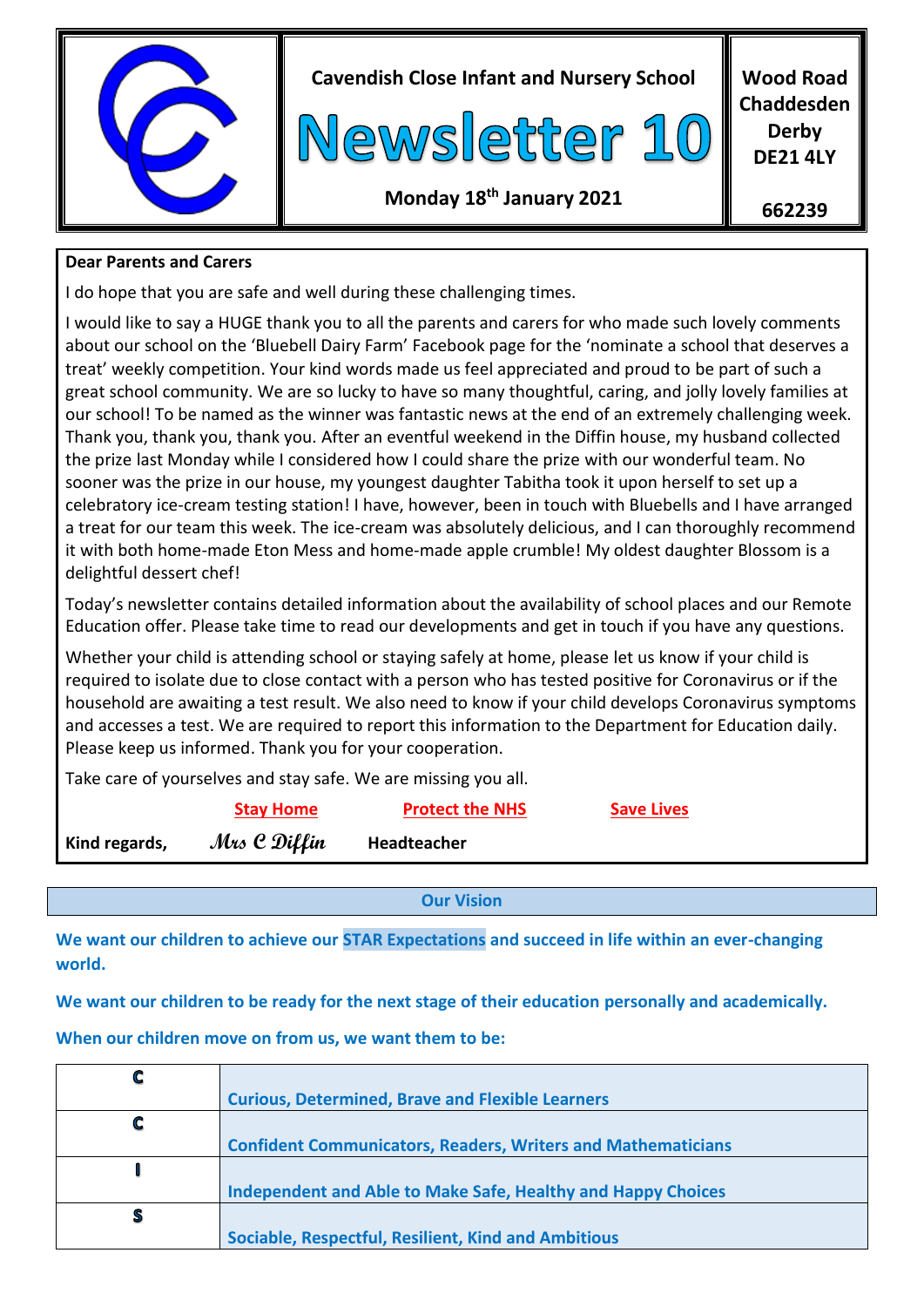

#### **Children accessing learning at school**

 **Demand for Critical Worker places is now over 10 times higher than it was during the first national lockdown. We have reached our capacity at over 40% of our children attending school.**

#### **During National Lockdown, you must not leave your home except where necessary.**

Parent and carers should only go to work where they cannot work from home. All employers should be facilitating home-working where possible.

# **Parents and carers should keep their children at home if they can.**

How 'Critical' is your work to the Coronavirus pandemic or the EU transition response? Do you really need a school place?

If you are a Critical Worker and you are working from home, please move towards keeping your children at home. This is safer for your family and for our school community. This will help our school to be able to help more of our vulnerable children.

If not all the adults in your household are Critical Workers, do you really need a school place?

If you are in a support bubble or a childcare bubble, do you really need a school place?

If you are a part-time Critical Worker, you can only bring your children to school when you are at work.

We would love to support all our working parents, but it is simply not safe at this time. We are relying on your integrity. Please do all that you can to keep our school and staff safe.

We know that not all our Critical Worker parents and carers have requested school places. Thank you.

The majority of our most vulnerable children are attending school with safe support packages. Unfortunately, we are not able to offer school places to any of our other vulnerable children until the overall number of children in school reduces or it becomes safer to do so. To have all our vulnerable children in school would mean that we would need all our staff in school due to the level of need that we have in school. This is just not possible as we are continuing to face staffing shortages due to Coronavirus and we must also dedicate quality time to our remote education offer and support. We will continue to provide high-quality support for all children who are safely staying at home and we will tailor support to the needs of families.

The Government have recognised that younger children are not able to maintain social distancing and for this reason we must keep group sizes small. We are continuing to assess risks in partnership with our Health and Safety Professional Advisors and Derby City Council.

#### **Nursery Provision**

We are doing our best to offer on site provision for Nursery children where this is requested by parents and carers. This is because the government have said that Nurseries should remain open where possible. For our school, this is a complex task due the number of children who attend our Nursery and number of children with additional needs who require specialist intervention by trained and familiar staff.

Mrs Howett's Nursery daily home learning plan is excellent, and we are grateful to the Nursery parents and carers who have chosen to home-school their children until transmission rates are lower and it feels safer to return to a busy environment.

We will endeavour to continue to support our most vulnerable Nursery children and the children of Critical Workers for as long as possible. Additional Nursery places will be subject to staff availability and our whole school Risk Assessment.

#### **Children who are well and attend school:**

- Need to bring a fruit snack for midmorning.
- Need to bring a packed lunch.
- Need to wear extra layers to keep warm in our well-ventilated classrooms.

**If your child is not well, please do not bring them to school.**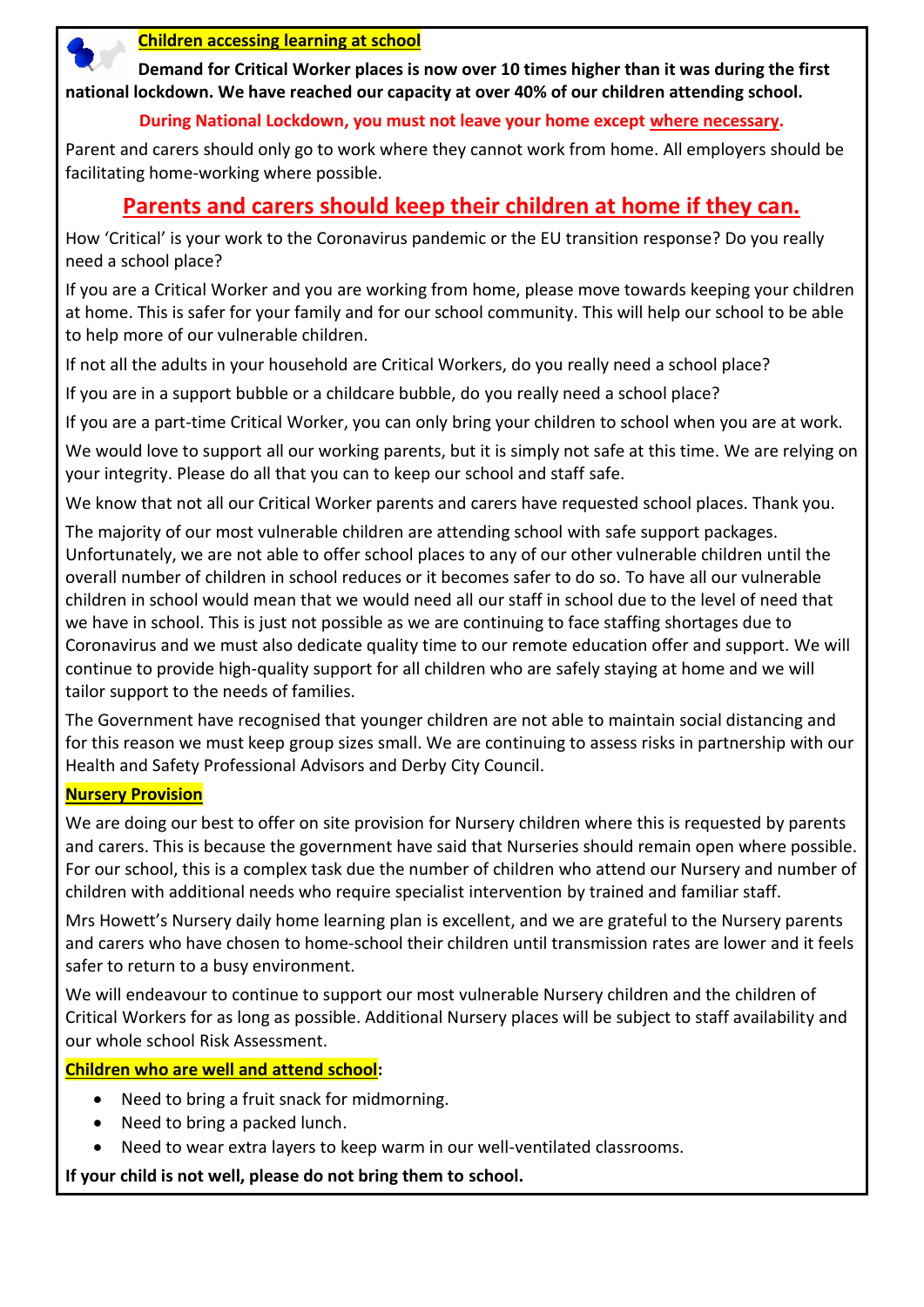

#### **Children accessing learning at home**

 Children who are at home are expected to be given opportunities to progress with their education. Please work with us to keep your child learning.

Every day, your child is sent a fantastic **home learning plan** with lessons and activities to complete during the day. These daily plans are sent to parents and carers in a link using our 'Teachers 2 Parents' text messaging service and they can be found on our school website [www.cavclosei.derby.sch.](http://www.cavclosei.derby.sch/)uk in our *Home Learning* tab: *Year Group – Home Learning Pages.* We are really proud of how our home learning plans have evolved over time. Our plans are a continuation of our well-established school curriculum and they embody our school vision and values. They will provide your child with continuity and opportunities for consolidation and progression of knowledge and skills. If you need any help with using the plans, please email your child's class teacher. The children in school will be following the same plans as the children at home.

We are asking that you regularly **share your children's work and achievements with us by email**. Your child's class teacher will provide your child with feedback and encouragement to keep learning.

On Friday, you received a text message with a link to a survey regarding access to **digital devices** and **internet connectivity** in your home. We will use this information to support families where we can. The government have a scheme where schools can apply for laptops/tablets for children where there is a need, however, this is only for children who are in Year 3 or above. The Department for Education have confirmed that we cannot access this scheme at this time. We are currently exploring other options. Most of the digital devices that we have in school are being used in classrooms or by staff who are working remotely. As a result of a previous survey, Mrs Manners secured mobile data SIM cards for about 20 families. Mrs Leadbeater secured 2 tablets for 2 very worthy children last week.

If your child would benefit from **paper copies** of any resources, please email your child's class teacher. We will do all that we can to enable your child to access the great learning that is on offer.

We have analysed responses from previous surveys, and we understand that some families find **workbooks** and worksheets helpful. This is why we gifted all children a workbook in their Christmas learning bag. Our teachers have selected the next workbook that we will be providing to families.

Our school promise is to find time to enjoy reading every day. Please support your child's reading by enjoying books together every day. Accessing '**Collins Big Cat eBooks**' will enable your child to continue progressing through our reading scheme. On the home learning plan is a **daily Word Wise lesson**. This lesson will help to build on your child's blending skills and word recognition skills so that they can read independently. All our children made incredible progress with their reading last term. Please keep the momentum going. We value reading so much in school and this is why we gifted every child a special storybook in their Christmas learning bag. Find time to enjoy stories every day.

Have a look on our school website in the *Home Learning* tab: *Storytime* tab. There is a video of Mrs Unwin-Rose reading 'Penguins can't fly' for the Year 1 children and Mrs Merriman reading 'A first book of Nature' for the Year 2 children. On the Nursery home learning plan, there is a link to Mrs Brown reading 'The Foggy Foggy Forest' and on the Reception home learning plan, there is a link to Mrs Bee reading 'Goldilocks and the Three Bears'. I'm sure that your children will enjoy seeing our staff reading the stories that are linked to this week's learning.

Class bubble teams (teachers and Teaching Assistants) will make **regular safe and well phone calls** to their classes. We are expected to monitor engagement with home learning, and we are committed to providing support and encouragement to children and their parents and carers. Phone calls will either be from the school number or from a withheld number. Staff can speak to your child on loudspeaker if you confirm that you are present. If you miss a call, please email your child's class teacher to rearrange a call at a convenient time. Keep in touch with us – We are here to help. We want to hear about what your child is enjoying and what they are finding challenging.

On our school website, you will find all the **fabulous posters and resources** that we developed during the last partial school closure to support children's learning and well-being. We will be refreshing these and sharing them during the coming weeks.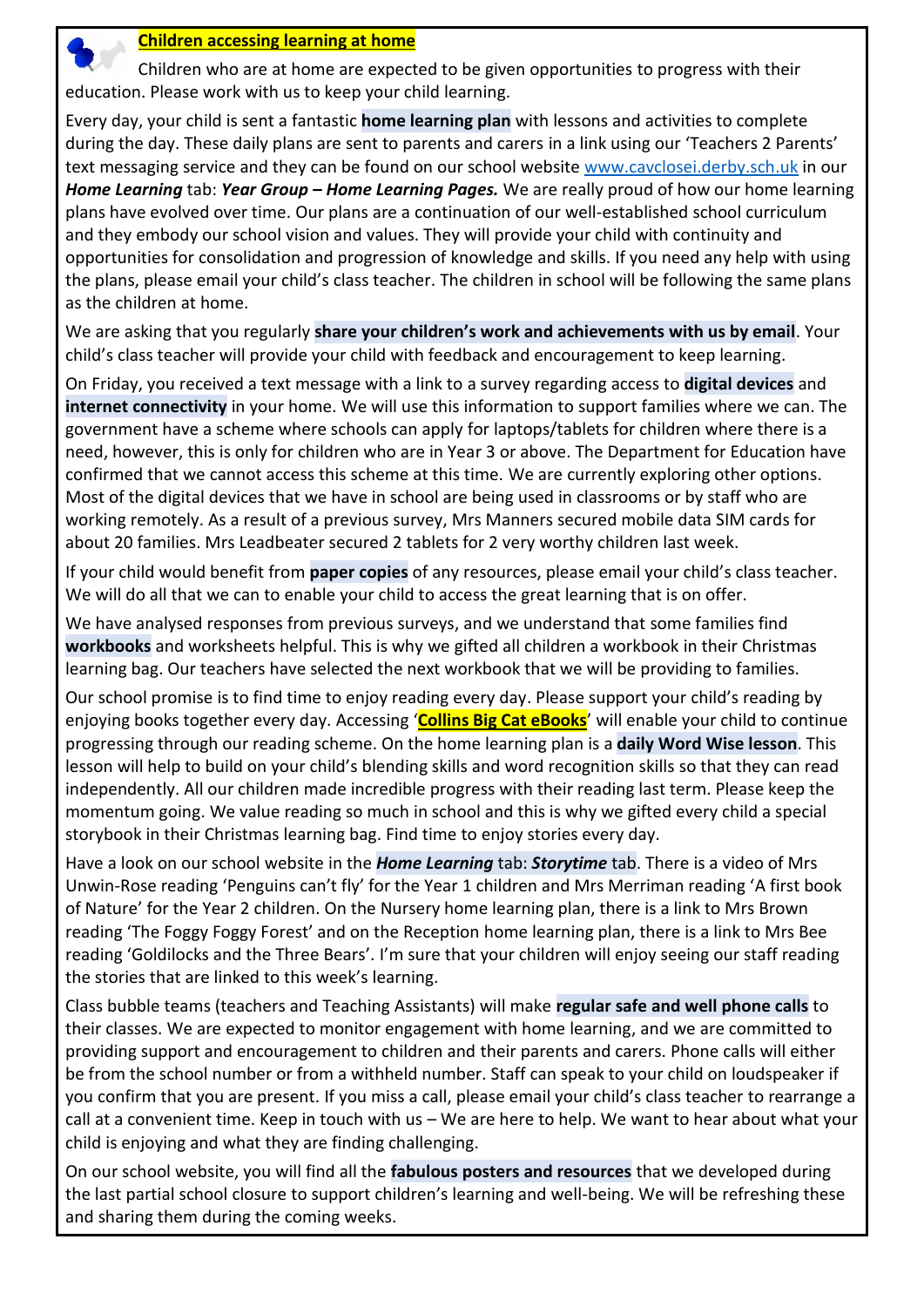We appreciate that home schooling is easier for some parents and carers than it is for others. Some parents and carers are working from home and doing their best. Some parents and carers have several children in the home, younger and older, and they are also doing their best. We are grateful that you are keeping your children safe at home. This is helping to keep numbers down in school and to keep our staff safe – Thank you. By now, you will have **established a home-schooling routine** and you will have **created a workspace for your child**. This will show your child that you value learning and education.

**Education City** – [www.educationcity.com](http://www.educationcity.com/) Your child's Education City account is updated regularly by your child's class teacher. There are many great online learning activities so please do find time every week to have a look with your child. Many children love Education City and use it well to support their learning. The teachers can monitor how often this resource is used by the children in their class.

### **We are asking all parents and carers to do their best to support our remote education offer.**

If you have any concerns about the amount or quality of the remote education your child is receiving, you must contact your child's class teacher or the leadership team. We are continuing to build on our existing remote education offer by listening to our parents and carers.

Thank you for your incredible support and positive feedback – It is muchly appreciated.



### **Keeping children Safe**

 The best interests of children continue to come first for the Safeguarding Team. We will do all that we can to support our children and their families during these challenging times. Our wellbeing phone calls enable us to listen and respond but please do reach out to us if you would like some support.

### **If anyone has a safeguarding concern about a child, they should act on it immediately.**

 Parents/Carers can email the school's Safeguarding team to make an enquiry, to ask for help or to report a concern: [safeguarding@cavclosei.derby.sch.uk](mailto:safeguarding@cavclosei.derby.sch.uk)

The Safeguarding Team will always respond to you. I (Mrs Diffin) am our Designated Safeguarding Lead. I oversee all communication with parents and provide advice and support to the Safeguarding Team as appropriate. Mrs Howett, Mrs Asghar, Mrs Vincett, Mrs Leadbeater and Mrs Dearie are our highly skilled and experienced Safeguarding Champions.

- Parents/Carers can ring **Derby Children's Social Care** directly 01332 641172 (Out of hours Careline 01332 956606).
- Parents/Carers can ring the **NSPCC Helpline** 0808 800 5000.



## **Parents and Carers with Children who are eligible for Benefits Related Free School Meals**

The Government are relaunching their 'Edenred' supermarket voucher scheme this week.

We have almost 80 children who are eligible for benefits related Free School Meals and they will benefit from the Government's national voucher scheme. Supermarket vouchers are emailed directly from '**Edenred**' (the Government's chosen voucher supplier) to families. Parents/carers should check their junk mail as the email could be sent there. The Government are funding £15 a week for each eligible child. As a school, we have chosen to extend this offer to our eligible Nursery children (£15 for 30-hour children and £10 for 15-hour children). All e-Codes have an activation date and cannot be used until that date. All e-Codes are 16 digits long. If you experience an error redeeming your voucher, delete the browsing history on your device and try again. A user guide is available here:

<https://www.cavclosei.derby.sch.uk/wp-content/uploads/2021/01/ParentUserguide.pdf> If you continue to encounter difficulties, you can email 'Edenred' directly: freeschoolmealsparentscarers@edenred.com Mrs Manners can be contacted about your eligibility and our voucher offer by email:

[admin@cavclosei.derby.sch.uk](mailto:admin@cavclosei.derby.sch.uk) Mrs Manners works tirelessly to ensure that vouchers are ordered at the first possible opportunity. She tracks orders and does all that she can to get vouchers sent to parents and carers as soon as possible.

Our school kitchen is currently closed again due to COVID related staffing shortages. All eligible children will receive food vouchers until further notice.